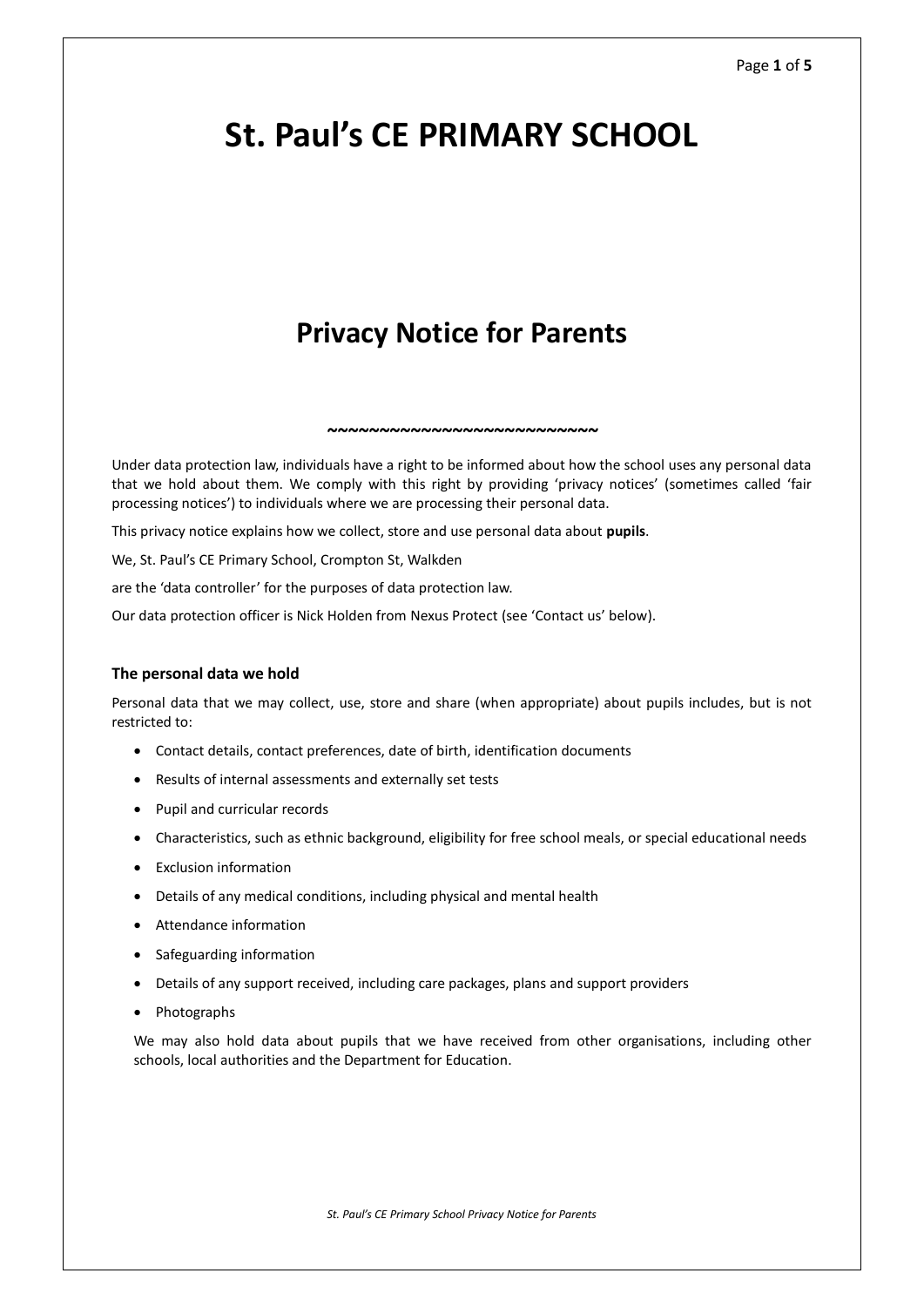# Page **2** of **5**

# **Why we use this data**

We use this data to:

- Support pupil learning
- Monitor and report on pupil progress
- Provide appropriate pastoral care
- Protect pupil welfare
- Assess the quality of our services
- Administer admissions waiting lists
- Carry out research
- Comply with the law regarding data sharing

# **Our legal basis for using this data**

We only collect and use pupils' personal data when the law allows us to. Most commonly, we process it where:

- We need to comply with a legal obligation
- We need it to perform an official task in the public interest

Less commonly, we may also process pupils' personal data in situations where:

- We have obtained consent to use it in a certain way
- We need to protect the individual's vital interests (or someone else's interests)

Where we have obtained consent to use pupils' personal data, this consent can be withdrawn at any time. We will make this clear when we ask for consent and explain how consent can be withdrawn.

Some of the reasons listed above for collecting and using pupils' personal data overlap, and there may be several grounds which justify our use of this data.

# **Collecting this information**

While the majority of information we collect about pupils is mandatory, there is some information that can be provided voluntarily.

Whenever we seek to collect information from you or your child, we make it clear whether providing it is mandatory or optional. If it is mandatory, we will explain the possible consequences of not complying.

# **How we store this data**

We keep personal information about pupils while they are attending our school. We may also keep it beyond their attendance at our school if this is necessary in order to comply with our legal obligations. Our retention guidelines set out how long we keep information about pupils. A copy is available from the school office.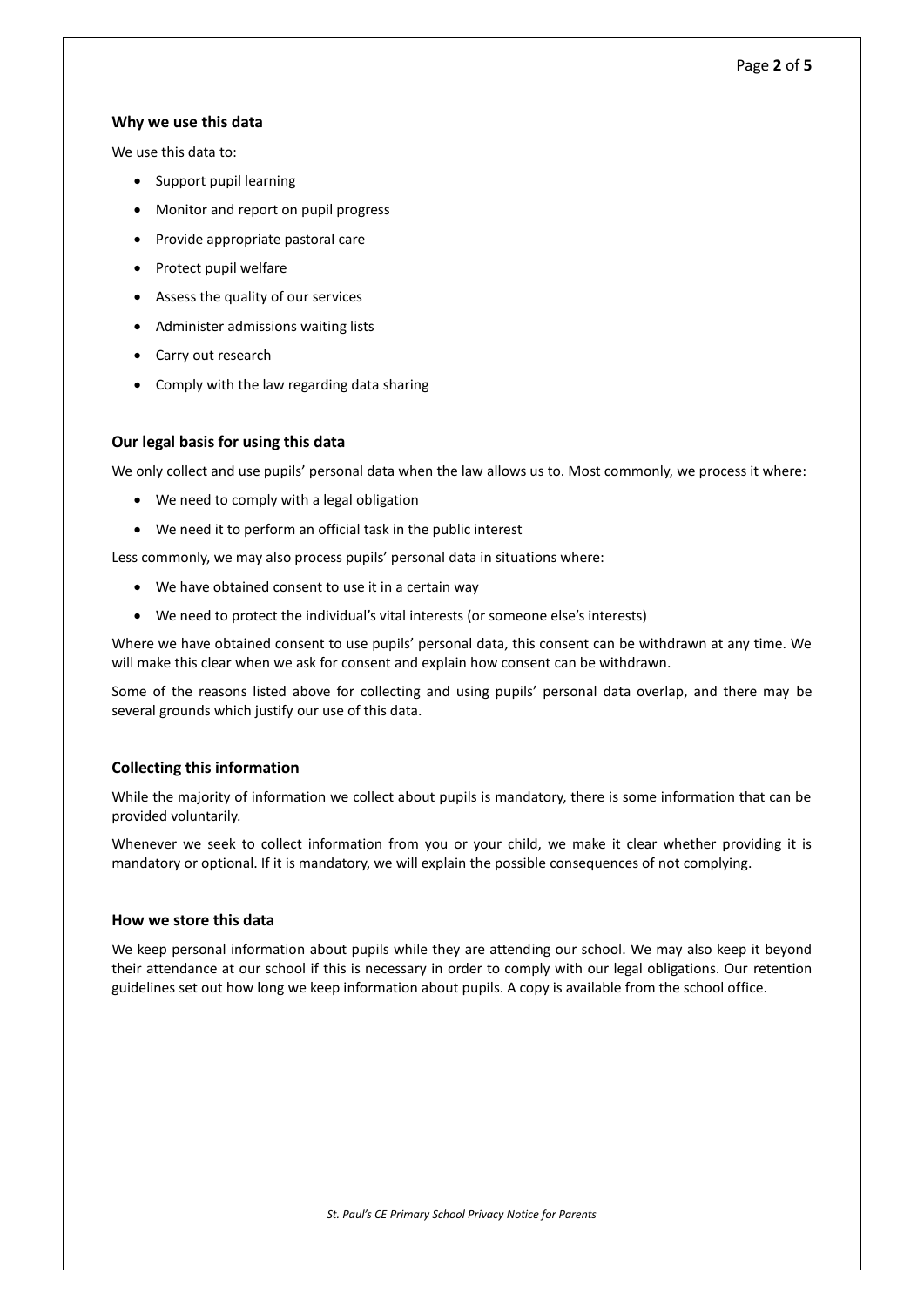# **Data sharing**

We do not share information about pupils with any third party without consent unless the law and our policies allow us to do so.

Where it is legally required or necessary (and it complies with data protection law) we may share personal information about pupils with:

- Our local authority, central and local government to meet our legal obligations to share certain information, such as safeguarding concerns and exclusions
- The Department for Education to meet our legal obligations to share certain information, such as school census data
- The pupil's family and representatives to meet our legal obligations to share certain information, such as safeguarding concerns and child welfare
- Educators and examining bodies to meet our legal obligations to share certain information, such as assessment
- Our regulator Ofsted to meet our legal obligations to share certain information, such as assessment and school census data
- Suppliers and service providers to enable them to provide the service we have contracted them for
- Survey and research organisations to enable them to provide the service we have contracted them for
- Health authorities to meet our legal obligations to share certain information, such as safeguarding concerns and child welfare
- Health and social welfare organisations to meet our legal obligations to share certain information, such as safeguarding concerns and child welfare
- Professional advisers and consultants to enable them to provide the service we have contracted them for
- Charities and voluntary organisations to enable them to provide the service we have contracted them for
- Police forces, courts, tribunals to meet our legal obligations to share certain information, such as safeguarding concerns, exclusions and child welfare
- Professional bodies to enable them to provide the service we have contracted them for

#### **National Pupil Database**

We are required to provide information about pupils to the Department for Education as part of statutory data collections such as the school census.

Some of this information is then stored in the [National Pupil Database](https://www.gov.uk/government/publications/national-pupil-database-user-guide-and-supporting-information) (NPD), which is owned and managed by the Department and provides evidence on school performance to inform research.

The database is held electronically so it can easily be turned into statistics. The information is securely collected from a range of sources including schools, local authorities and exam boards.

The Department for Education may share information from the NPD with other organisations which promote children's education or wellbeing in England. Such organisations must agree to strict terms and conditions about how they will use the data.

For more information, see the Department's webpage on [how it collects and shares research data.](https://www.gov.uk/data-protection-how-we-collect-and-share-research-data)

You can also [contact the Department for Education](https://www.gov.uk/contact-dfe) with any further questions about the NPD.

*St. Paul's CE Primary School Privacy Notice for Parents*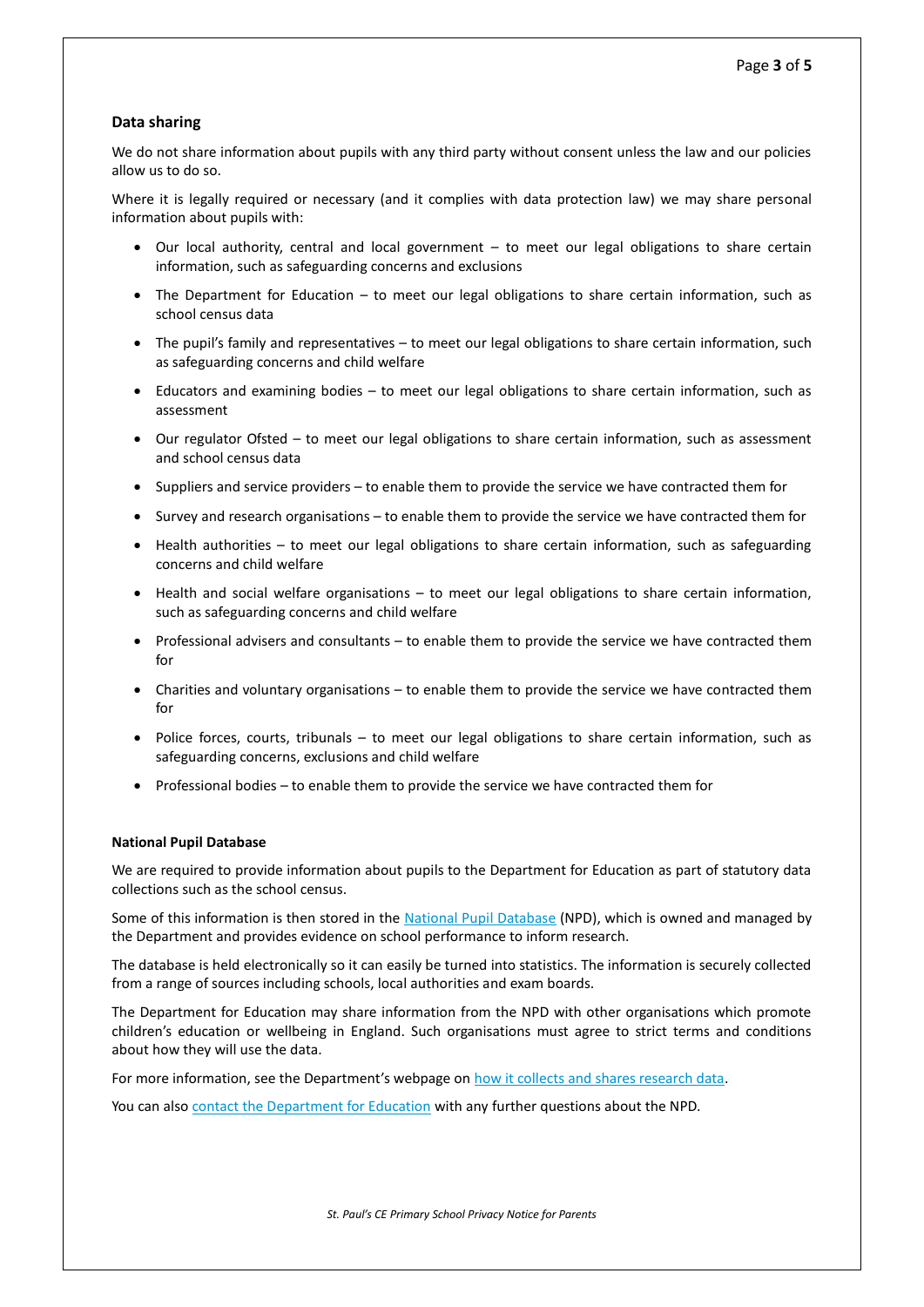# **Transferring data internationally**

Where we transfer personal data to a country or territory outside the European Economic Area, we will do so in accordance with data protection law.

# **Parents and pupils' rights regarding personal data**

Individuals have a right to make a **'subject access request'** to gain access to personal information that the school holds about them.

Parents/carers can make a request with respect to their child's data where the child is not considered mature enough to understand their rights over their own data (usually under the age of 12), or where the child has provided consent.

Parents also have the right to make a subject access request with respect to any personal data the school holds about them.

If you make a subject access request, and if we do hold information about you or your child, we will:

- Give you a description of it
- Tell you why we are holding and processing it, and how long we will keep it for
- Explain where we got it from, if not from you or your child
- Tell you who it has been, or will be, shared with
- Let you know whether any automated decision-making is being applied to the data, and any consequences of this
- Give you a copy of the information in an intelligible form

Individuals also have the right for their personal information to be transmitted electronically to another organisation in certain circumstances.

If you would like to make a request, please contact our data protection officer.

Parents/carers also have a legal right to access to their child's **educational record**. To request access, please contact the, school's **Data Protection Lead**, Mrs Y Sullivan

# **Other rights**

Under data protection law, individuals have certain rights regarding how their personal data is used and kept safe, including the right to:

- Object to the use of personal data if it would cause, or is causing, damage or distress
- Prevent it being used to send direct marketing
- Object to decisions being taken by automated means (by a computer or machine, rather than by a person)
- In certain circumstances, have inaccurate personal data corrected, deleted or destroyed, or restrict processing
- Claim compensation for damages caused by a breach of the data protection regulations

To exercise any of these rights, please contact our data protection officer.

# **Complaints**

We take any complaints about our collection and use of personal information very seriously.

If you think that our collection or use of personal information is unfair, misleading or inappropriate, or have any other concern about our data processing, please raise this with us in the first instance.

*St. Paul's CE Primary School Privacy Notice for Parents*